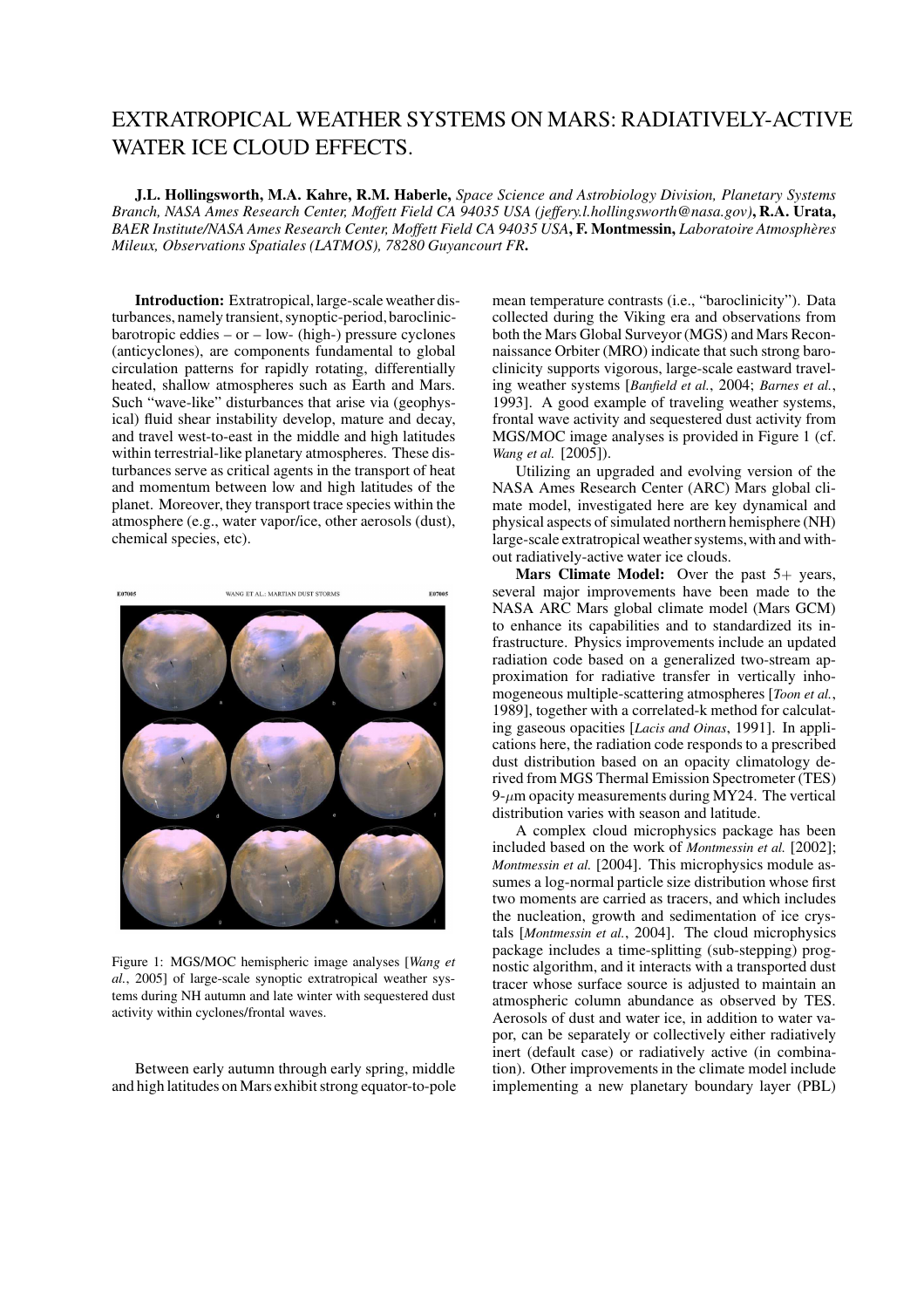model (i.e., a level-2 Mellor and Yamada approach [*Mellor and Yamada*, 1982]; incorporation of a sub-surface land model; utilization of a highly modularized finite difference dynamical core (based on an Arakawa "C"-grid) [*Suarez and Takacs*, 1995] that incorporates improved tracer transport [*Hourdin and Armengaud*, 1995]. This latest version has been termed *NASA ARC Mars GCM, version 2.3* (gcm2.3). Please see *Kahre et al.* [2017] for further details on this particular release.

Results: We focus here on two multi-annual water cycle simulations: (i) one where water-ice clouds are radiatively active ("RAC" case); and, (ii) one where ice clouds are radiatively inert ("nonRAC" case). These two cases are subsets detailed in *Kahre et al.* [2017] to assess attributes of the simulated water cycle together with comparisons with recent MGS and MRO obser-



Figure 2: Time and zonally averaged temperature (K) and zonal wind (m s<sup>-1</sup>) during early northern spring ( $L_s = 30°$ ) for the RAC case (a) and the corresponding difference fields (i.e., RAC–nonRAC) (b) from the water cycle simulations conducted with the ARC Mars GCM. The contour interval is 10 K and 2 K in panels (a) and (b), respectively, and in (b) negative values are dashed. Color shading corresponds to zonal wind.

vations, and further, several sensitivity experiments to the assumed cloud microphysical parameters (e.g., the nucleation contact parameter, m).

Figure 2 shows mean zonal cross section of the zonal wind (color) and temperature (white dashed contours) during northern early spring ( $L_s = 30°$ ) from the two simulations. In the RAC case (top panel), there is strong baroclinicity within middle and high latitudes of both northern and southern hemispheres, and strong westerly jets are indicated with maximum speeds over  $110 \text{ m s}^{-1}$ . In northern midlatitudes, the mean zonal isotherms show little tilt within the first couple scale heights (i.e., they are





Figure 3: Daily averaged surface pressure in the Arcadia region as a function of  $L<sub>s</sub>$  for the RAC case (red curve) and the baseline (nonRAC) case (black curve).

more vertically oriented) than in the nonRAC case. This characteristic holds also at other seasons. Differences (i.e., RAC–nonRAC) between these two corresponding fields (bottom panel) show that radiatively-active water ice clouds profoundly affect the seasonal mean climate. There is a bulk warming of the atmosphere in the subtropics aloft, a cooling (warming) of the atmosphere in lower (upper) regions at high latitudes, and, increases in the mean pole-to-equator temperature contrasts (i.e., stronger mean "baroclinicity") resulting in augmented zonal jets. Such thermal and mean circulation changes have also been found in the studies by *Haberle et al.* [2011], *Madeleine et al.* [2014] and *Navarro et al.* [2014]. The mean overturning (i.e., "Hadley") circulation is also enhanced in the RAC case. These changes are significant in the middle and high latitudes. Comparisons with MGS/TES and MRO/MCS measurements indicate better agreement between the model's simulated climate compared to observations.

The increased baroclinicity is robust and significantly affects the intensity and seasonality of synoptic weather systems. Figure 3 shows time series of the daily-averaged surface pressure in the northern hemisphere (NH) Arcadia region, a geographic region previ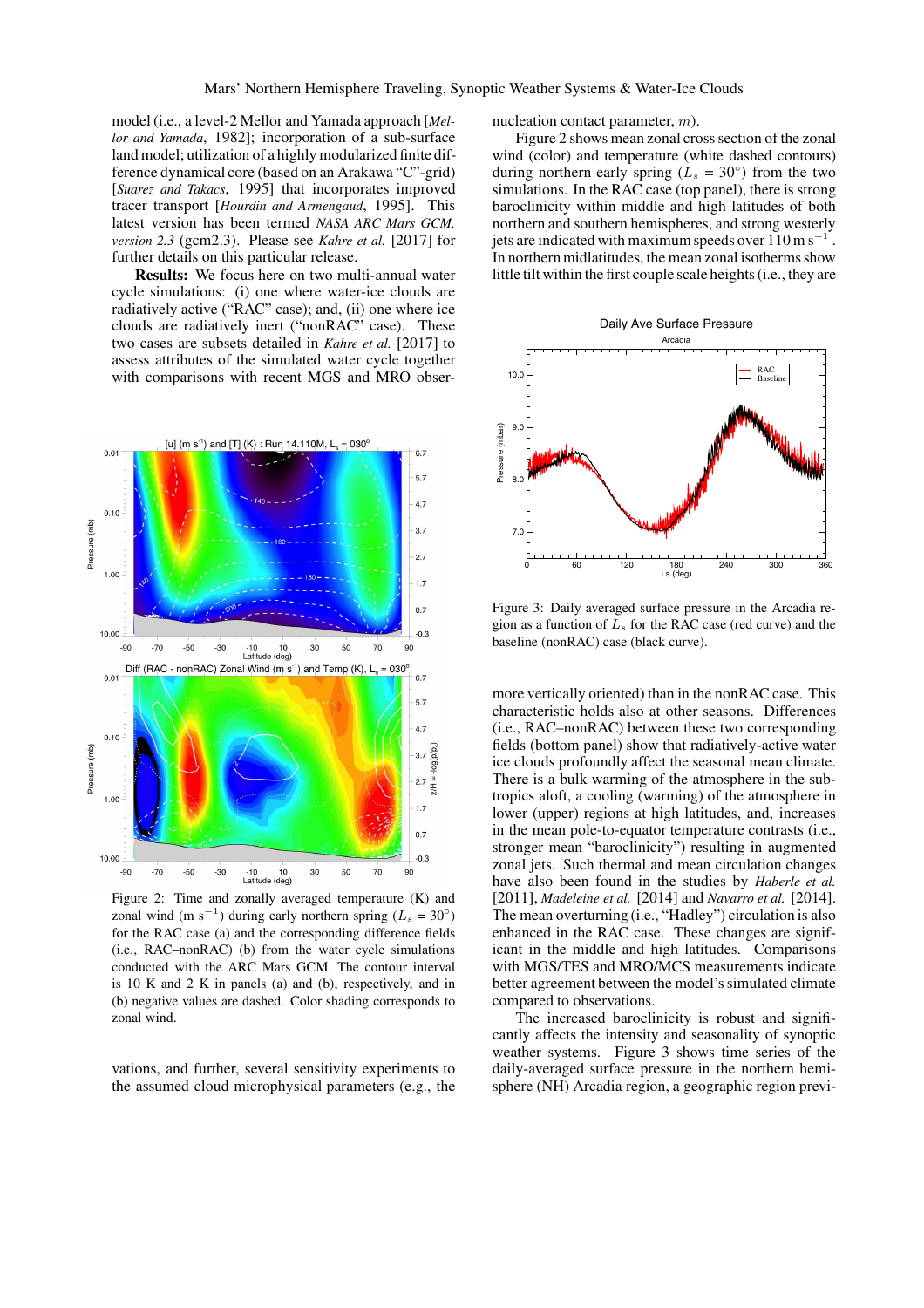ously found to indicate enhanced synoptic-period transient wave activity (i.e., a "storm zone") [*Hollingsworth et al.*, 1996; *Hollingsworth et al.*, 1997]. It can be seen that there is enhanced synoptic period variability (i.e., dayto-day weather) in both amplitude and intra-seasonality in the simulation with radiatively-active water ice clouds (red curve). Similar characteristics are found in the other storm zone regions of the NH. In addition, the SH extratropics also indicate enhanced synoptic-period variability, particularly in the western hemisphere. This result also appears to be insensitive to model (horizontal) resolution. High-resolution  $(\times 2)$  simulations for the RAC and baseline cases indicate very similar transient eddy amplitudes and seasonality.

As indicated in Figure 4, synoptic period variability is significantly enhanced in the RAC case. Transienteddy poleward heat fluxes within the NH and SH extratropics are very much enhanced in the RAC case compared to the nonRAC case (i.e., a factor of three stronger at least). As such, the baroclinic/barotropic eastward



Figure 4: Transient eddy poleward heat flux (K m s<sup>-1</sup>) for the RAC case (top panel) and the nonRAC case (bottom panel) during early northern spring ( $L_s = 30^\circ$ ). The contour interval in both panels is  $2 \text{ K m s}^{-1}$ . Positive values are solid, negative values are dashed.

traveling waves are much more efficient in transport-

ing heat, momentum and other scalar quantities (e.g., atmospheric tracers) within middle latitudes.



Figure 5: NH longitude-latitude cross sections during early northern autumn ( $L_s = 190^\circ$ ) at 3.0 mbar of stationary (a) geopotential height (m); (b) temperature (K); and, (c) meridional wind (m  $s^{-1}$ ) from the Mars GCM with RAC. The above fields are shown in white contours (negative dashed) and the color shading is the smoothed topography at the resolution of the GCM.

Consideration of the stationary, forced Rossby modes within the RAC case during early NH autumn ( $L_s = 190°$ ) in terms of a longitude-latitude section at the 3.0 mbar level are presented in Figure 5. Within the northern hemisphere, this figure presents the stationary geopotential height (top panel); temperature (middle panel); and meridional wind (bottom panel). In all three mean zonal departure fields, a clear zonal wavenumber  $s = 2$  stationary pattern is evident. This is generally a robust NH pattern, and is further discussed in *Haberle et al.* [2017] for other seasons, and comparisons with MRO/MARCI UV water-ice cloud observations. What is apparent in Figure 5 is a strong correlation of the forced Rossbywave pattern with the large-scale orography: namely, high relief collocated with high geopotential; low relief collocated with low geopotential—a classic signature of forced Rossby wave responses within a baroclinic atmo